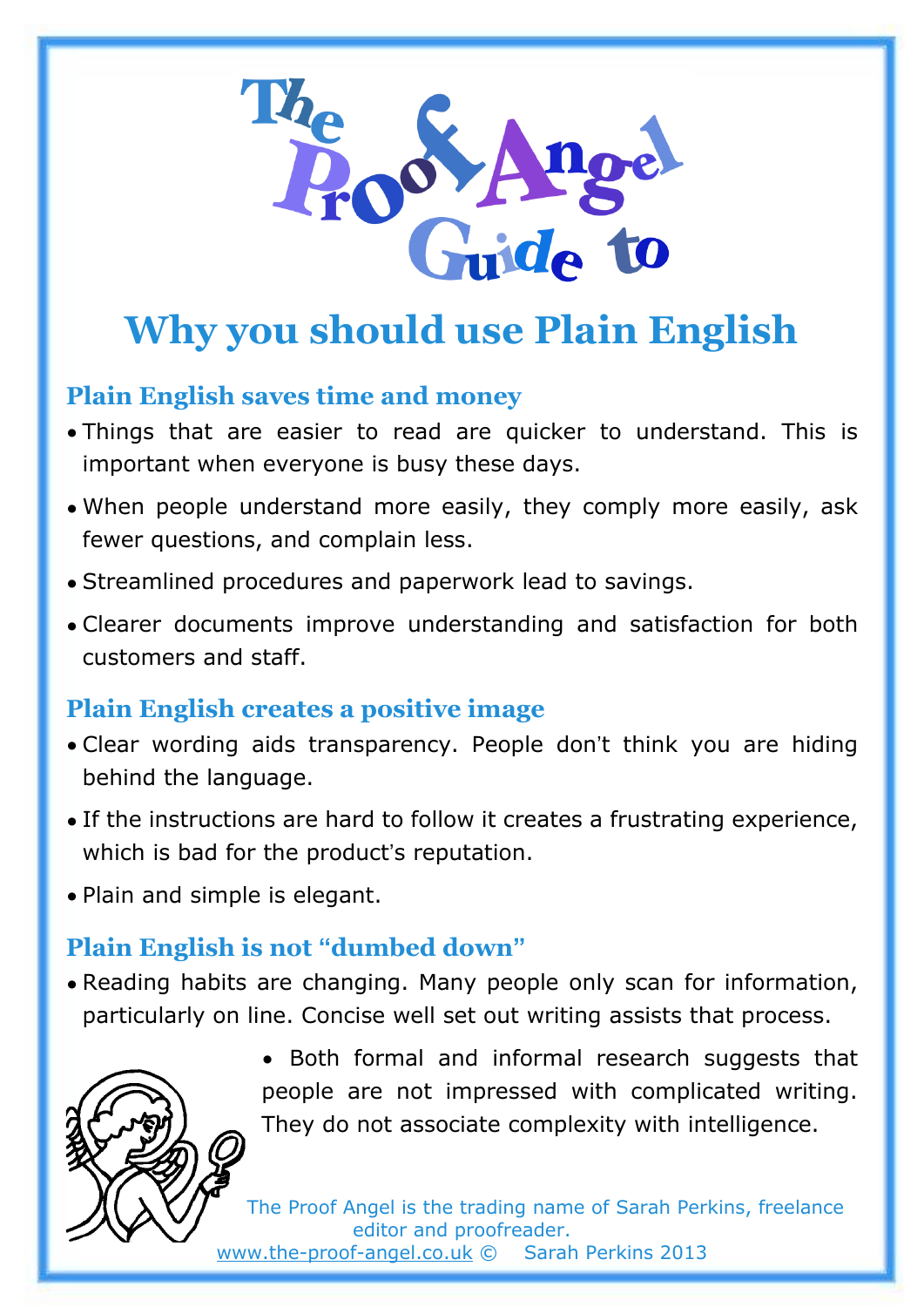- One study found that preference for plain English versions increased with the level of the reader's education.
- For most writers their job isn't to make people think, it's to make them take action. The harder the reader has to work, the lower the chance of getting them to do what you want.
- If your subject matter is complicated and technical, it is more important that people should understand you easily.

#### **Plain English widens your audience**

- If your target audience is average,
	- around 10% will be dyslexic, and
	- their average reading age will be around 12.

Plain English makes it easier for these people to understand your message. How many of your audience do you think will complain that your literature is too easy to read?

### **Thoughts from professional communicators**

"You are not writing to impress the scientist you have just interviewed, nor the professor who got you through your degree, nor the editor who foolishly turned you down, or the rather dishy person you just met at a party and told you were a writer. You are writing to impress someone hanging from a strap in the tube between Parson's Green and Putney, who will stop reading in a fifth of a second, given a chance."

> Tim Radford Former Guardian editor for science, letters, and arts

"The first requirement of *The Economist* is that it should be readily understandable. Clarity of writing usually follows clarity of thought. So think what you want to say, then say it as simply as possible."

Introduction to *The Economist* style guide

### **Famous fans of simplicity**

"Simplicity is the ultimate sophistication."

Leonardo da Vinci